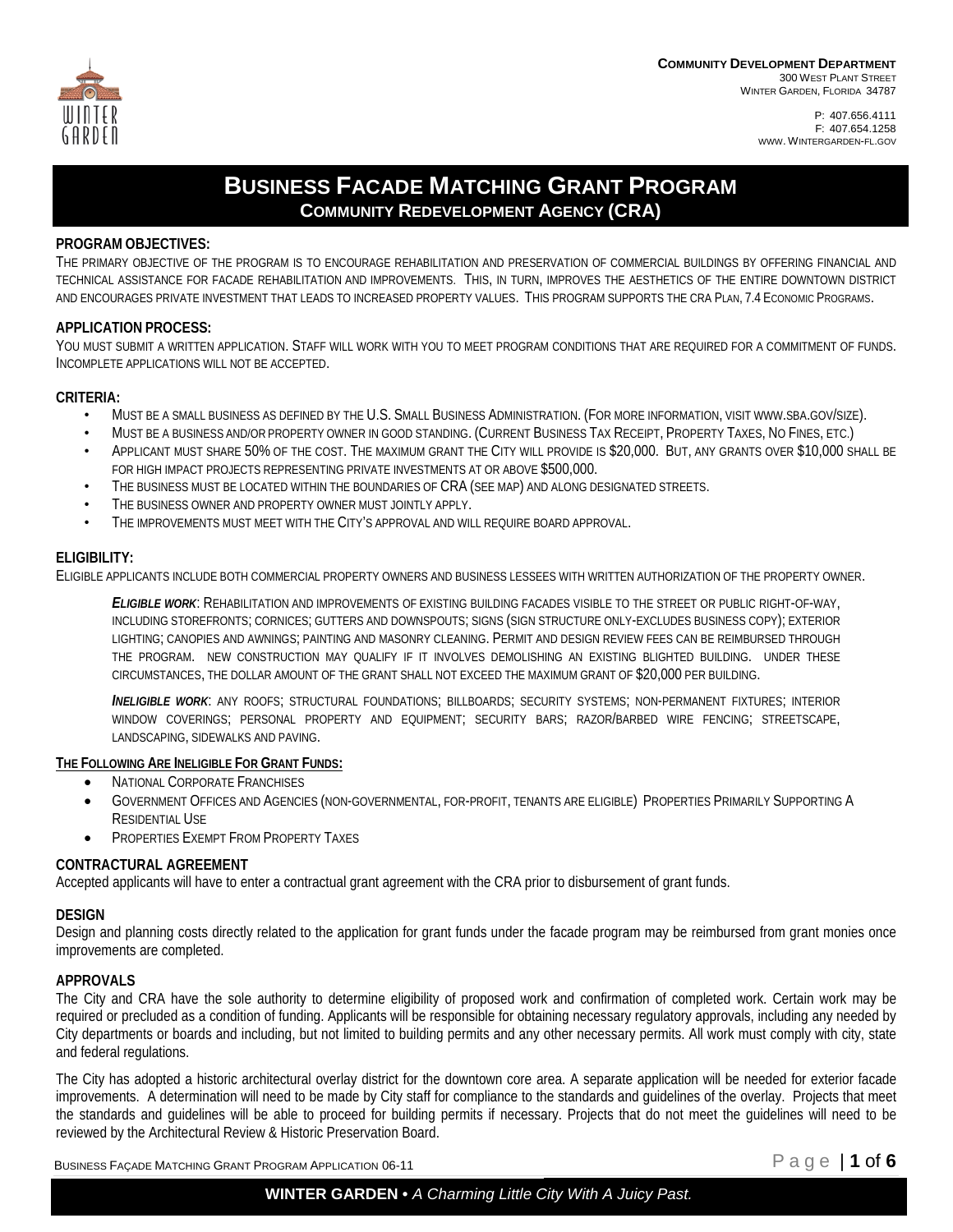# WINTER<br>GARDEN

#### **COMMUNITY DEVELOPMENT DEPARTMENT** 300 WEST PLANT STREET

WINTER GARDEN, FLORIDA 34787

P: 407.656.4111 F: 407.654.1258 WWW. WINTERGARDEN-FL.GOV

BUSINESS FAÇADE MATCHING GRANT PROGRAM APPLICATION 06-11 **Page 12 of 6** 

**WINTER GARDEN •** *A Charming Little City With A Juicy Past.*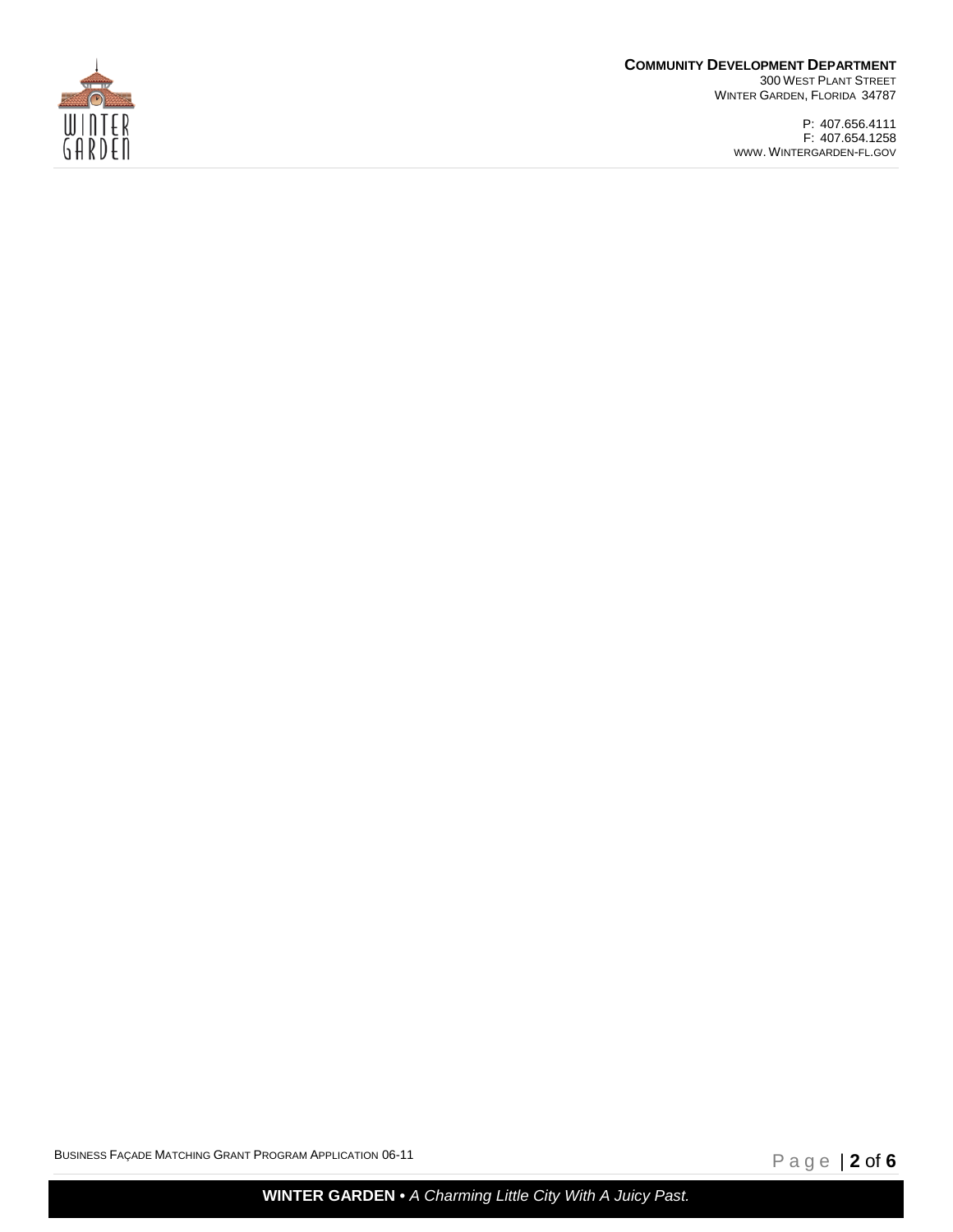

#### **COMPETITIVE BIDDING**

P: 407.656.4111 F: 407.654.1258 WWW. WINTERGARDEN-FL.GOV

Applicants are required to obtain two (2) competitive bids. If the lowest bid is not chosen, the applicant will have to match the cost to the lowest bid or provide justification why they want to use the higher bid and the City will consider waiving the requirement if it is justified. For every type of proposed work, the CRA will match half of the cost of the lowest bid up to twenty thousand dollars (\$20,000) inclusive of any design or planning costs being reimbursed. All contractors must be insured and licensed by the State of Florida. All construction contracts will be between the applicant and contractor.



#### **BUY LOCAL AND COMMUNITY SUPPORT**

Applicants are encouraged to hire locally-owned businesses and contractors for the work outlined in the grant agreement.

#### **COMMITMENT OF FUNDS**

The grant available for each property is 50 percent of the cost of eligible improvements and associated design fees, up to \$20,000. Accepted applicants may draw on up to 50% of the estimated grant monies to be awarded, as determined by the lowest bid on the application, with proof of invoices paid. The remaining grant payment will be paid once the project is complete (This requirement can be waived by the Community Redevelopment Agency Advisory Board (CRAAB) with special conditions). Grants are awarded as long as funding remains available in the program. Once program funds have been allocated, the program will accept applications and create a waiting list, until additional funds are approved.

#### **PROGRAM REUSE RESTRICTION**

A grant recipient's business location may not be the beneficiary of another Business Facade Matching grant until after a 5-year time frame. If a business is sold and the new owner wishes to apply for the grant, the five-year time frame still applies. The five-year time frame begins at the date the improvements are completed.

#### **GENERAL CONDITIONS**

*The following general conditions will apply to all projects:* 

- Based on the discretion of the advisory Board and the CRA.
- Improvements funded by the grant must be approved by the City and properly maintained.
- Property taxes must be current, have a business license and applicants may have no debts in arrears to the City when a contract is signed.
- Applicants must show proof of current property insurance.
- No work shall commence until authorized by the CRA. The application process will consist of being first reviewed by the CRAAB and recommended to the CRA and upon approval enter into an agreement.
- All projects shall obtain a building permit and will display signage indicating the CRA's involvement in the improvement work. Signs will be provided by the CRA.

QUESTIONS OR INQUIRES MAY BE DIRECTED TO THE ECONOMIC DEVELOPMENT DIRECTOR AT 407.656.4111 EXTENSION 2308.

| <b>SUBMITTAL REQUIREMENTS</b>                                                                   |                                                                        |  |  |  |
|-------------------------------------------------------------------------------------------------|------------------------------------------------------------------------|--|--|--|
| PLEASE BRING ALL OF THE FOLLOWING ITEMS THAT APPLY WHEN SUBMITTING YOUR REQUEST<br><b>STAFF</b> |                                                                        |  |  |  |
| APPLICATION                                                                                     | INCOMPLETE APPLICATIONS WILL NOT BE PROCESSED.                         |  |  |  |
| <b>BUSINESS TAX RECEIPT</b>                                                                     | PROVIDE A COPY OF THE CURRENT BUSINESS TAX RECEIPT.                    |  |  |  |
| <b>INSURANCE CERTIFICATE</b>                                                                    | PROVIDE A COPY OF THE CURRENT PROPERTY INSURANCE.                      |  |  |  |
| <b>PROPERTY TAX VERIFICATION</b>                                                                | PROVIDE A COPY OF THE PROPERTY'S PROPERTY TAX PAYMENTS CURRENT.        |  |  |  |
| DRAWINGS, RENDERINGS,<br><b>SKETCHES</b>                                                        | PROVIDE A DRAWING, RENDERING OR SKETCH FOR ENCOMPASSING SCOPE OF WORK. |  |  |  |
| <b>FFF</b>                                                                                      | <b>NO FEE REQUIRED</b>                                                 |  |  |  |

BUSINESS FAÇADE MATCHING GRANT PROGRAM APPLICATION 06-11

Page | **3** of **6**

**WINTER GARDEN •** *A Charming Little City With A Juicy Past.*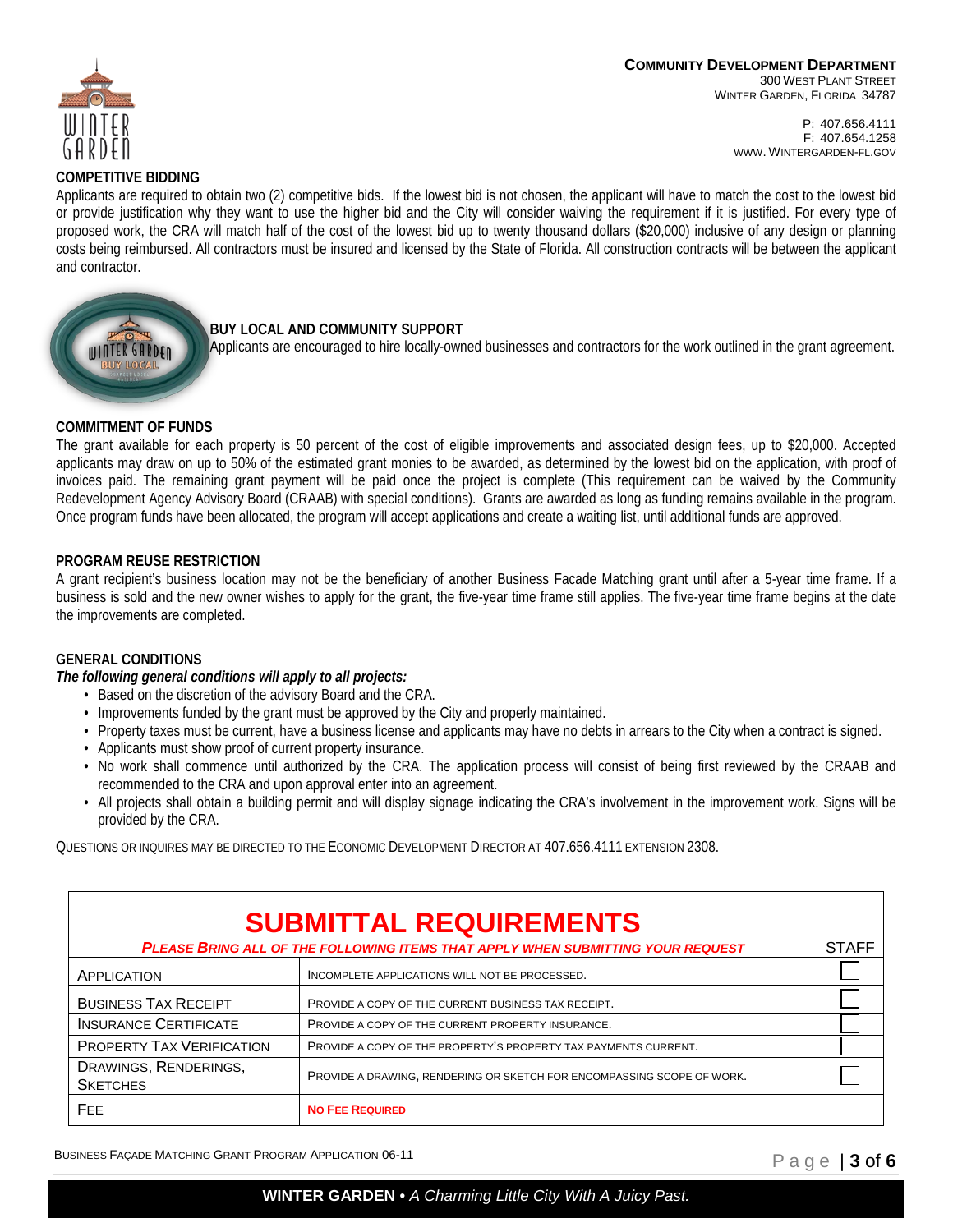

P: 407.656.4111 F: 407.654.1258 WWW. WINTERGARDEN-FL.GOV

# **BUSINESS FACADE MATCHING GRANT PROGRAM**

### **COMMUNITY REDEVELOPMENT AGENCY (CRA)**

PLEASE SUBMIT THIS COMPLETED APPLICATION ALONG WITH ANY SUPPORTING DOCUMENTATION TO THE PLANNING AND ZONING DIVISION OF THE COMMUNITY DEVELOPMENT DEPARTMENT. *(AN INCOMPLETE FORM WILL CAUSE A DELAY IN PROCESSING.)*

#### **APPLICANT / BUSINESS INFORMATION:**

| NAME OF BUSINESS:                            |                                                         |        |                                                  |                                                                                 |                      |
|----------------------------------------------|---------------------------------------------------------|--------|--------------------------------------------------|---------------------------------------------------------------------------------|----------------------|
| ADDRESS:                                     |                                                         |        |                                                  |                                                                                 |                      |
| CITY:                                        |                                                         | STATE: |                                                  | ZIP:                                                                            |                      |
| TELEPHONE:                                   | <b>FACSIMILE:</b>                                       |        | EMAIL:                                           |                                                                                 |                      |
| <b>CONTACT NAME:</b>                         |                                                         |        | <b>CORPORATION</b><br><b>SOLE PROPRIETORSHIP</b> | NON-PROFIT<br>$\mathbf{L}$<br>$\Box$ For-Profit                                 | <b>STATE OF</b>      |
| <b>FEDERAL IDENTIFICATION #</b><br><b>OR</b> |                                                         |        | PARTNERSHIP                                      |                                                                                 | <b>INCORPORATION</b> |
| <b>SOCIAL SECURITY #</b>                     | (REQUIRED TO PERFORM DUE DILIGENCE)                     |        | <b>OTHER</b><br>П                                |                                                                                 |                      |
| <b>PROJECT/SITE INFORMATION:</b>             |                                                         |        |                                                  |                                                                                 |                      |
| <b>PROJECT NAME:</b>                         |                                                         |        |                                                  |                                                                                 |                      |
| <b>PROJECT ADDRESS:</b>                      |                                                         |        |                                                  |                                                                                 |                      |
|                                              | PROPERTY LOCATED IN HISTORIC DOWNTOWN DISTRICT OVERLAY: | П.     | Yes $\Box$<br>No                                 | <b>CONTRIBUTING STRUCTURE:</b>                                                  | Yes $\Box$<br>No.    |
|                                              | COUNTY PROPERTY APPRAISER TAX PARCEL ID NUMBER(S):      |        |                                                  | the contract of the contract of the contract of the contract of the contract of |                      |
| <b>LEGAL DESCRIPTION:</b>                    |                                                         |        |                                                  |                                                                                 |                      |
|                                              |                                                         |        |                                                  |                                                                                 |                      |
|                                              |                                                         |        |                                                  |                                                                                 |                      |

#### **DESCRIPTION OF PROPOSED EXTERIOR IMPROVEMENT (ATTACH PLANS IF AVAILABLE):**

EXTERIOR IMPROVEMENTS*(IN DETAIL EXPLAIN SCOPE OF WORK)*:

#### **BID ESTIMATES FOR PROPOSED SCOPE OF WORK (Exterior Work Only):**

APPLICANT MAY MAKE MULTIPLE COPIES OF THIS PAGE IF THE APPLICANT IS ACTING AS THEIR OWN GENERAL CONTRACTOR AND MORE THAN ONE TYPE OF WORK IS BEING PERFORMED. LIST EACH TYPE OF WORK SEPARATELY UNDER A BID ESTIMATE.

| <b>BID ESTIMATE #2</b> |                                                                                                                                                                                                                                |
|------------------------|--------------------------------------------------------------------------------------------------------------------------------------------------------------------------------------------------------------------------------|
|                        |                                                                                                                                                                                                                                |
|                        |                                                                                                                                                                                                                                |
|                        | CONTACT PHONE NUMBER: \\contract PHONE NUMBER: \\contract PHONE NUMBER: \\contract \\contract \\contract \\contract \\contract \\contract \\contract \\contract \\contract \\contract \\contract \\contract \\contract \\contr |
|                        |                                                                                                                                                                                                                                |
|                        | BID AMOUNT FOR TOTAL WORK: \\com \\com \\com \\com \\com \\com \\com \\com \\com \\com \\com \\com \\com \\com \\com \\com \\com \\com \\com \\com \\com \\com \\com \\com \\com \\com \\com \\com \\com \\com \\com \\com \\c |
|                        |                                                                                                                                                                                                                                |
|                        |                                                                                                                                                                                                                                |
|                        |                                                                                                                                                                                                                                |
|                        |                                                                                                                                                                                                                                |
|                        |                                                                                                                                                                                                                                |
|                        | VALUE OF TOTAL IMPROVEMENTS: WELL ASSESSED FOR A SERIES OF THE RESIDENCE.                                                                                                                                                      |
|                        |                                                                                                                                                                                                                                |
|                        |                                                                                                                                                                                                                                |
|                        | CONTACT PHONE NUMBER: \\cdot\\cdot\\cdot\\cdot\\cdot\\cdot\\cdot\\cdot\\cdot\\cdot\\cdot\\cdot\\cdot\\cdot\\cdot\\cdot\\cdot\\cdot\\cdot\\cdot\\cdot\\cdot\\cdot\\cdot\\cdot\\cdot\\cdot\\cdot\\cdot\\cdot\\cdot\\cdot\\cdot\\ |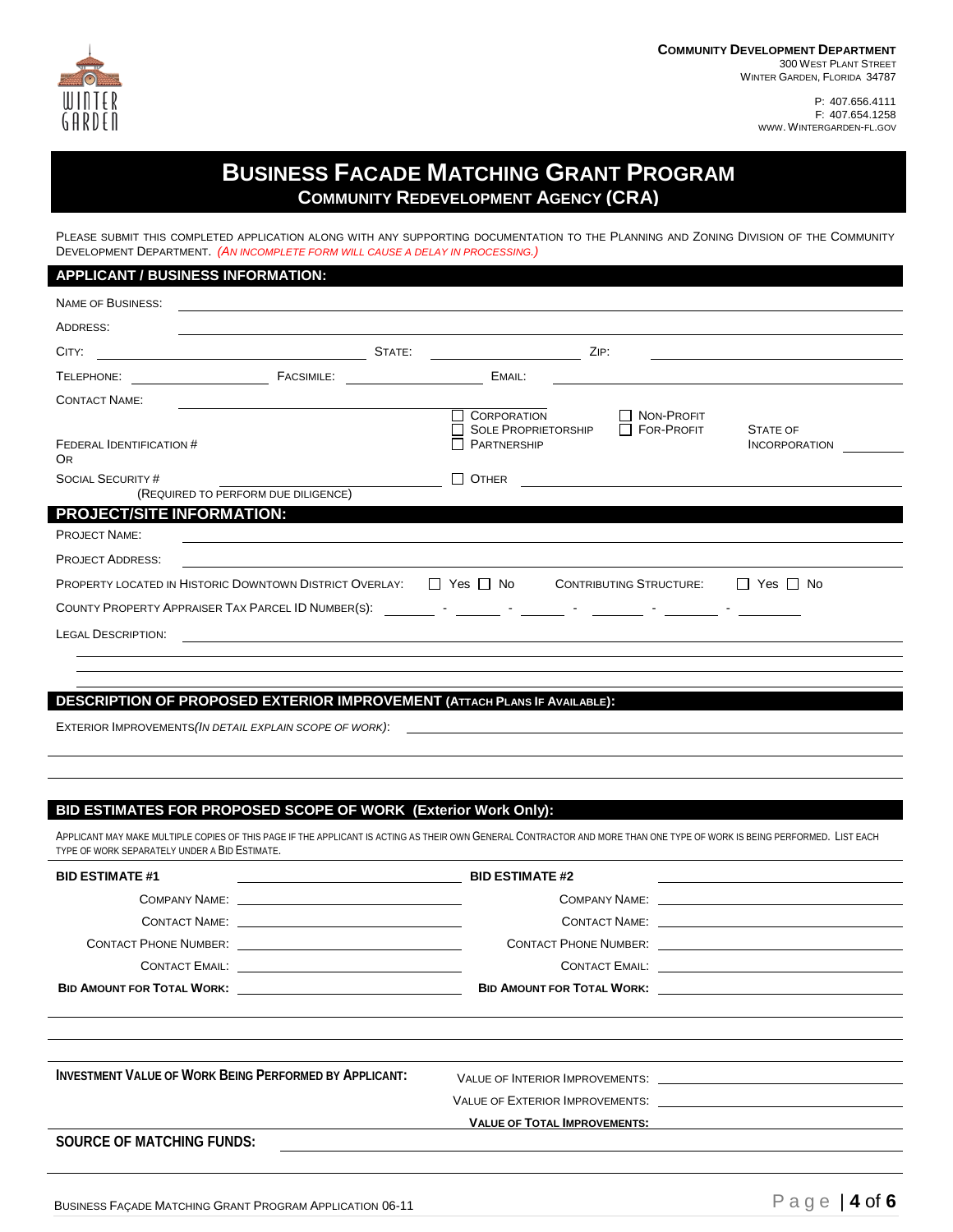#### **PROPERTY OWNER INFORMATION / AUTHORIZATION:**

| <b>OWNER NAME:</b>                       |            |        |        |      |                                                                                                                                            |
|------------------------------------------|------------|--------|--------|------|--------------------------------------------------------------------------------------------------------------------------------------------|
| ADDRESS:                                 |            |        |        |      |                                                                                                                                            |
| CITY:                                    |            | STATE: |        | ZIP: |                                                                                                                                            |
| TELEPHONE:                               | FACSIMILE: |        | EMAIL: |      |                                                                                                                                            |
|                                          |            |        |        |      | AS OWNER OF THE PROJECT PROPERTY I HEREBY PROVIDE AUTHORIZATION                                                                            |
| THE REHABILITATION WORK ON THE PROPERTY. |            |        |        |      | TO THE APPLICANT TO REHABILITATE THE SAID PROPERTY AND THAT THE APPLICANT HAS THE AUTHORITY TO SIGN AND ENTER INTO AN AGREEMENT TO PERFORM |

OWNER ALSO HEREBY ACKNOWLEDGES THE FOLLOWING:

- OWNER HAS BEEN PROVIDED A COPY OF THE PROGRAM GUIDELINES, AND HAVE READ AND UNDERSTANDS THEM.
- OWNER AGREES TO THE CONDITIONS AND RESTRICTIONS OF THE CRA BUSINESS FACADE MATCHING GRANT PROGRAM.

|                                                                                                               | <b>OWNER'S SIGNATURE</b>                                                                                                                                                                                                             |
|---------------------------------------------------------------------------------------------------------------|--------------------------------------------------------------------------------------------------------------------------------------------------------------------------------------------------------------------------------------|
| SWORN TO (OR AFFIRMED) AND SUBSCRIBED BEFORE ME THIS ________ DAY OF ___________<br>WHO DID NOT TAKE AN OATH. | 20<br>BY The contract of the contract of the contract of the contract of the contract of the contract of the contract of the contract of the contract of the contract of the contract of the contract of the contract of the contrac |
| PERSONALLY KNOWN OR;<br>$\Box$ PRODUCED IDENTIFICATION / TYPE OF ID PRODUCED                                  |                                                                                                                                                                                                                                      |
| <b>Notary Seal</b>                                                                                            |                                                                                                                                                                                                                                      |

**CERTIFICATION / SIGNATURE OF APPLICANT:**

I, CERTIFY THAT ALL INFORMATION IN THIS APPLICATION, AND ALL INFORMATION FURNISHED IN SUPPORT OF THIS APPLICATION, IS GIVEN FOR THE PURPOSE OF OBTAINING A 50/50 GRANT AND IS TRUE AND COMPLETE TO THE BEST OF MY KNOWLEDGE AND BELIEF.

IF THE APPLICANT IS NOT THE OWNER OF THE PROPERTY TO BE REHABILITATED OR, IF THE APPLICANT IS NOT THE SOLE OWNER OF THE PROPERTY, THE APPLICANT CERTIFIES THAT HE/SHE HAS THE AUTHORITY TO SIGN AND ENTER INTO AN AGREEMENT TO PERFORM THE REHABILITATION WORK ON THE PROPERTY.

SUCCESSFUL APPLICANTS IN THE CRA BUSINESS FAÇADE MATCHING GRANT PROGRAM ARE ENCOURAGED TO CONTRACT WITH LOCALLY OWNED BUSINESSES WHEN AVAILABLE FOR THE PURPOSES OF FULFILLING THIS GRANT.

VERIFICATION OF ANY INFORMATION CONTAINED IN THIS APPLICATION MAY BE OBTAINED ON BEHALF OF THE CRA FROM ANY AVAILABLE SOURCE.

APPLICANT ALSO HEREBY ACKNOWLEDGES THE FOLLOWING:

- APPLICANT HAS READ AND UNDERSTANDS THE PROGRAM GUIDELINES AND CRITERIA.
- APPLICANT MUST MEET ALL CITY REQUIREMENTS AND CODES.
- APPLICANT UNDERSTANDS THAT FINAL APPROVAL MUST COME FROM ALL CITY DEPARTMENTS AND BOARDS CONCERNED WITH ANY IMPROVEMENT.

|                                                                                                                                                                             | <b>APPLICANT'S SIGNATURE</b> |
|-----------------------------------------------------------------------------------------------------------------------------------------------------------------------------|------------------------------|
| SWORN TO (OR AFFIRMED) AND SUBSCRIBED BEFORE ME THIS<br>DAY OF<br>WHO DID NOT TAKE AN OATH.<br>PERSONALLY KNOWN OR;<br>$\Box$ PRODUCED IDENTIFICATION / TYPE OF ID PRODUCED | 20<br>BY                     |
| <b>Notary Seal</b>                                                                                                                                                          |                              |

SIGNATURE OF NOTARY

SIGNATURE OF NOTARY

|                       |             | FOR OFFICE USE ONLY |                   |
|-----------------------|-------------|---------------------|-------------------|
| <b>CRA SUBMISSION</b> |             | <b>CRA BFMGP-</b>   | <b>DATE STAMP</b> |
|                       | <b>DATE</b> | APPLICATION NUMBER  |                   |
|                       |             |                     |                   |
|                       |             |                     |                   |
|                       |             |                     |                   |